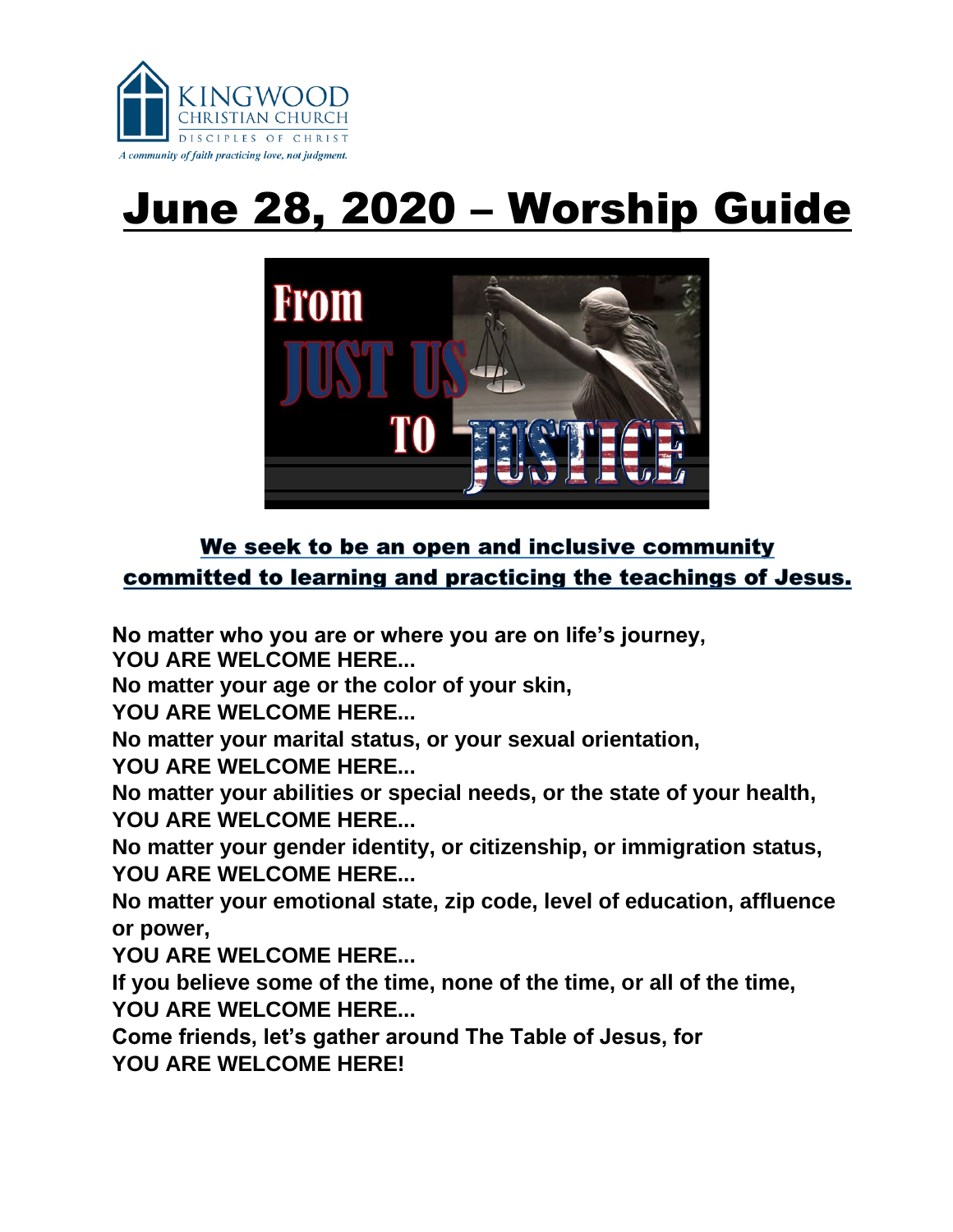

Good morning everyone. We are so glad you have chosen to join us today.

## **Pre-Prelude - Combined Worship Band**

**Welcome - Rev. Margaret Maat** 

## **Prelude – Combined Worship Band**

Prepare your heart for worship.

#### Call of Worship – Rev. Margaret Maat

**One Voice: Our God is an awesome God who breathed into emptiness and created all that is.**

**Many Voices: With love and care, God shaped the world in all its diversity with mountains and valleys, rivers and deserts, and people of all colors and sizes.**

**One Voice: And threading through it all are beautiful dreams of justice, compassion, liberation, and peace.**

**Many Voices: O God, creator of our past, our present, and our future, we thank you for the many blessings you bestow on us each moment.**

**One Voice: Be with us now. Draw near to us as we draw near to you.**

**Many Voices: Lead us in paths of righteousness. Fill our hearts with compassion and a thirst for justice. Teach us to be cocreators, with You, of a world where all belong and share in the abundance you have given us.**

**One Voice: Be with us now. Show us the way to renewal and grant us the courage to be people of your Way, that all shall know that you are Yahweh."**

**All: Praise be to God.**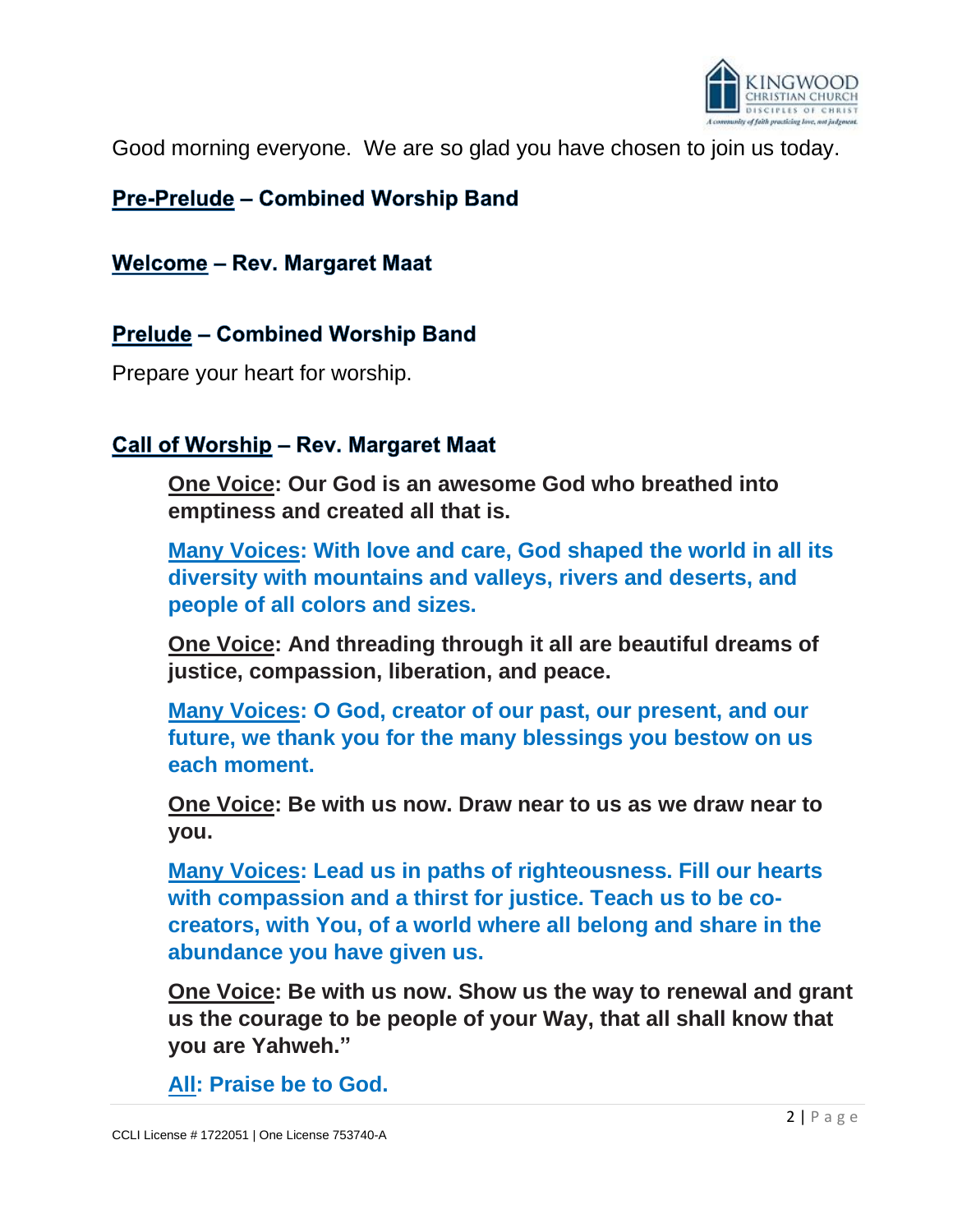

## Hymn: What Does the Lord Require of You? performed by The Combined Worship Band with special guest **Margaret Maat & Christy Janachek**

*What does the Lord require of you? What does the Lord require of you?*

*Justice kindness Walk humbly with your God*

*To seek justice and love kindness And walk humbly with your God*

CCLI Song # 456859 Author: Bill Strathdee Copy Right Notice: © 1986 Strathdee Music CCLI License # 1722051 Reprinted with permission under One License: 735740-A All rights reserved.

#### **Prayer of the People - Rev. Dr. Chad Mattingly**

*The Lord s Prayer (Spoken) Our Father, Who art in heaven, hallowed be Thy name. Thy Kingdom come, Thy will be done, on earth as it is in heaven. Give us this day our daily bread. And forgive us our debts, as we forgive our debtors. And lead us not into temptation, But deliver us from evil For Thine is the kingdom, and the power, and the glory forever. Amen.*

#### Children's Moment - Gini Brown, Elder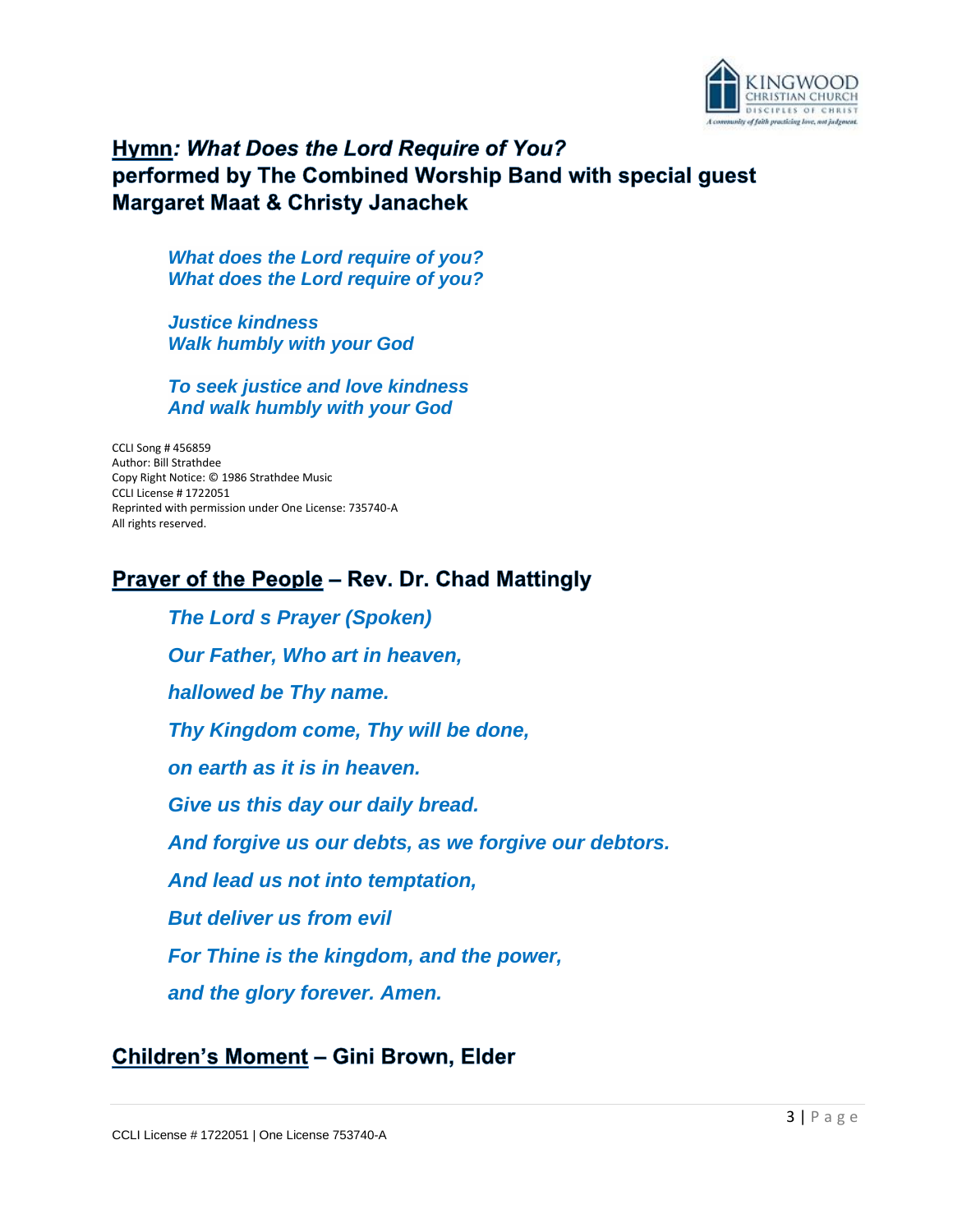

## Sermon - Rev. Dr. Chad Mattingly

This morning, we continue our series called "From Just Us to Justice." It is a study based in the prophets of the Old Testament.

#### **Read Ezekiel 2:9-3:3 (NIV)**

<sup>9</sup> Then I looked, and I saw a hand stretched out to me. In it was a scroll, <sup>10</sup> which he unrolled before me. On both sides of it were written words of lament and mourning and woe.

3 And he said to me, "Son of man, eat what is before you, eat this scroll; then go and speak to the people of Israel." <sup>2</sup> So I opened my mouth, and he gave me the scroll to eat.

 $3$  Then he said to me, "Son of man, eat this scroll I am giving you and fill your stomach with it." So I ate it, and it tasted as sweet as honey in my mouth.

#### **Read Ezekiel 7:1-4, 8-9**

7 The word of the Lord came to me: <sup>2</sup> "Son of man, this is what the Sovereign Lord says to the land of Israel:

"'The end! The end has come

upon the four corners of the land!

 $3$  The end is now upon you,

and I will unleash my anger against you.

I will judge you according to your conduct

and repay you for all your detestable practices.

<sup>4</sup> I will not look on you with pity;

I will not spare you.

I will surely repay you for your conduct

and for the detestable practices among you.

"'Then you will know that I am the Lord.'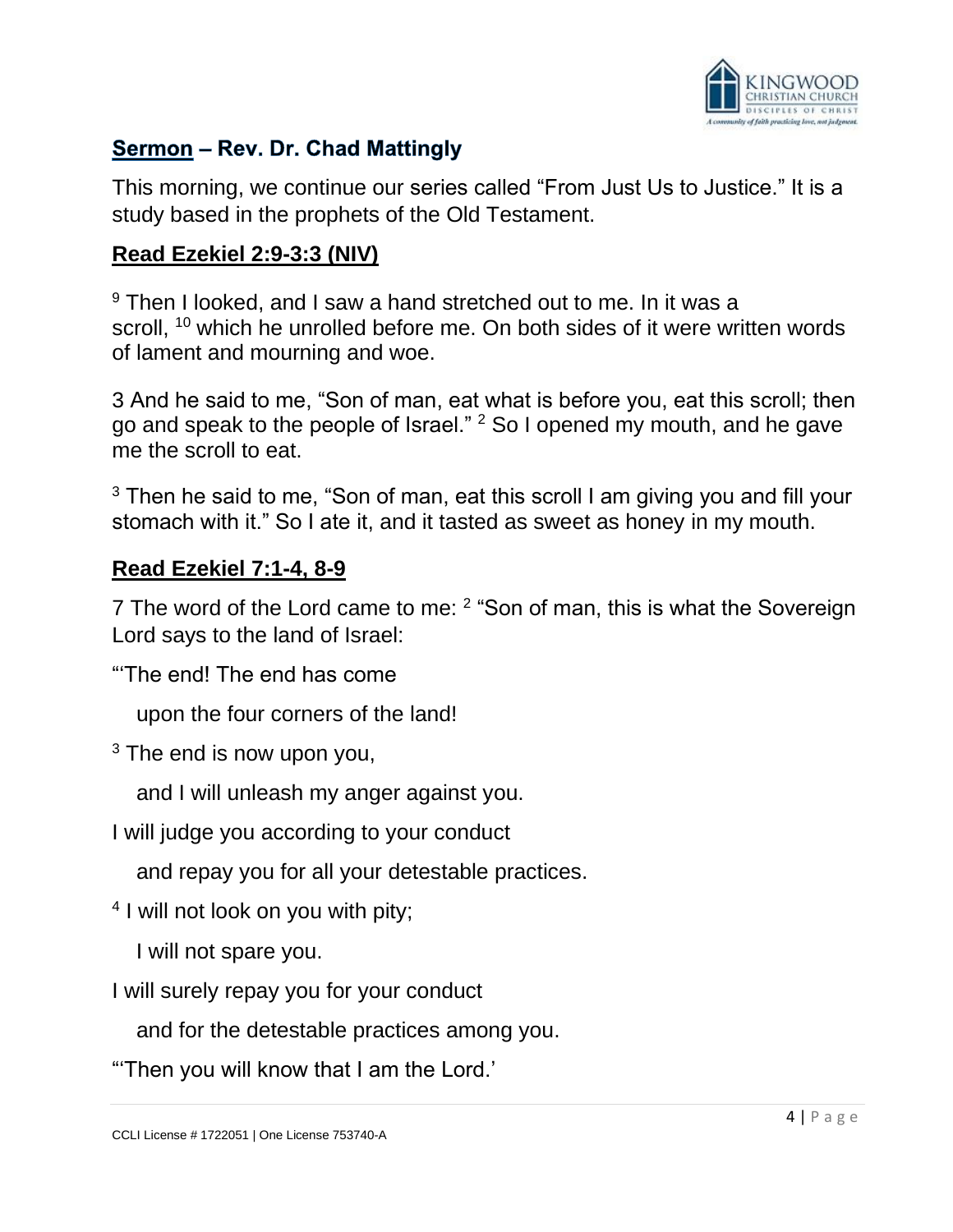

…

<sup>8</sup> I am about to pour out my wrath on you

and spend my anger against you.

I will judge you according to your conduct

and repay you for all your detestable practices.

<sup>9</sup> I will not look on you with pity;

I will not spare you.

I will repay you for your conduct

and for the detestable practices among you.

"'Then you will know that it is I the Lord who strikes you.

#### **Read Ezekiel 8:10-11**

<sup>10</sup> So I went in and looked, and I saw portrayed all over the walls all kinds of crawling things and unclean animals and all the idols of Israel. <sup>11</sup> In front of them stood seventy elders of Israel, and Jaazaniah son of Shaphan was standing among them. Each had a censer in his hand, and a fragrant cloud of incense was rising.

## **Confession of Faith - Rev. Margaret Maat**

**We confess that Jesus is the Christ, the Son of the Living God, and proclaim Him Lord and Savior of the world.**

## **Communion - Rev. Margaret Maat**

*For I have received of the Lord what I have also handed on to you, that the Lord Jesus on the night when he was betrayed took a loaf of bread, and when he had given thanks, he broke it, and said, "This is my body that is for you. Do this in remembrance of me. In the same way he took the cup also after supper saying, "This cup is the new covenant in my blood. Do this, as often as you drink it, in remembrance of me. For as often as you eat this bread, and drink the cup, you proclaim the Lord's death until he comes. – I Corinthians 11:23-26 (NRSV)*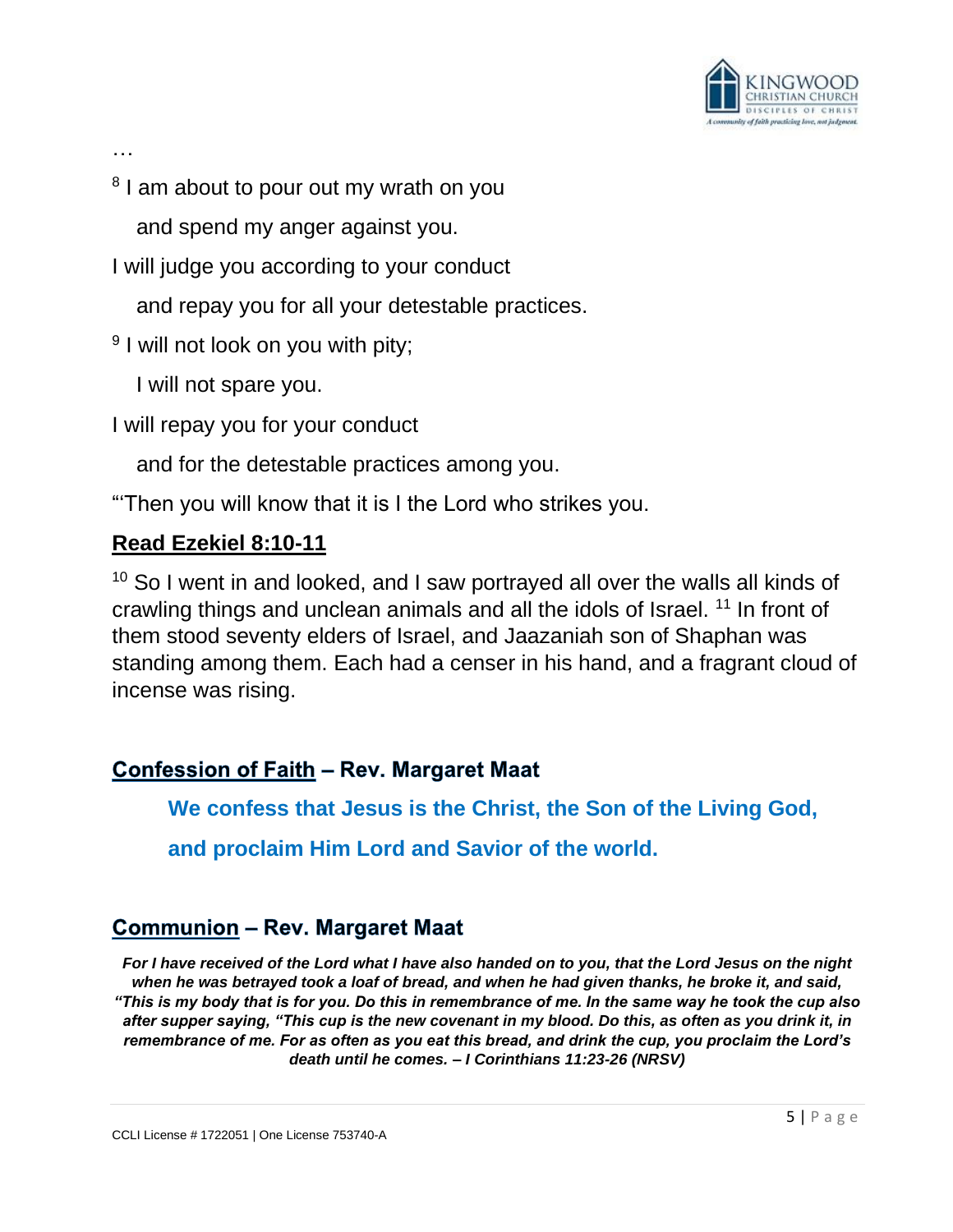

#### **Engage - Rev. Margaret Maat**

## Special Music - Your Great Name, performed by the Combined Worship **Band with special quest Christy Janachek**

**CCLI Song Number: 5393329 Author[: Krissy Nordhoff](https://songselect.ccli.com/Search/Results?List=contributor_P469986_Krissy%20Nordhoff) [& Michael Neale](https://songselect.ccli.com/Search/Results?List=contributor_P406481_Michael%20Neale) Copy Right Notice: 2008 Integrity's Praise! Music CCLI License # 1722051**

#### **Offertory - Susan Lastrapes, Elder**

May 2020 YTD

Giving \$174,604.

Expenses \$163,387.

Give easily and securely: Online: www.kwcc.org/givesecure | Text: KWCC to 73256

#### **Announcements - Josh Taylor, Music Director**

- **1)** Board Member & Elder Online Meeting Sunday, June 28<sup>th</sup>
- **2)** First Fruits Monday, June 29<sup>th</sup> Thursday, July 2<sup>nd</sup> between 9:00am-3:00pm. Please bring nonperishable foods and place in shopping cart outside the narthex entrance. Collection will be donated to area food bank.
- **3)** Feed My Lambs July  $7<sup>th</sup>$  volunteers needed to make sack lunches and deliver them to residents of low-income White Oak Apartment complex in Porter, Texas. Contact Nancy Thompson for details.
- 4) Office Closed July 3<sup>rd</sup> for the Independence Day holiday.